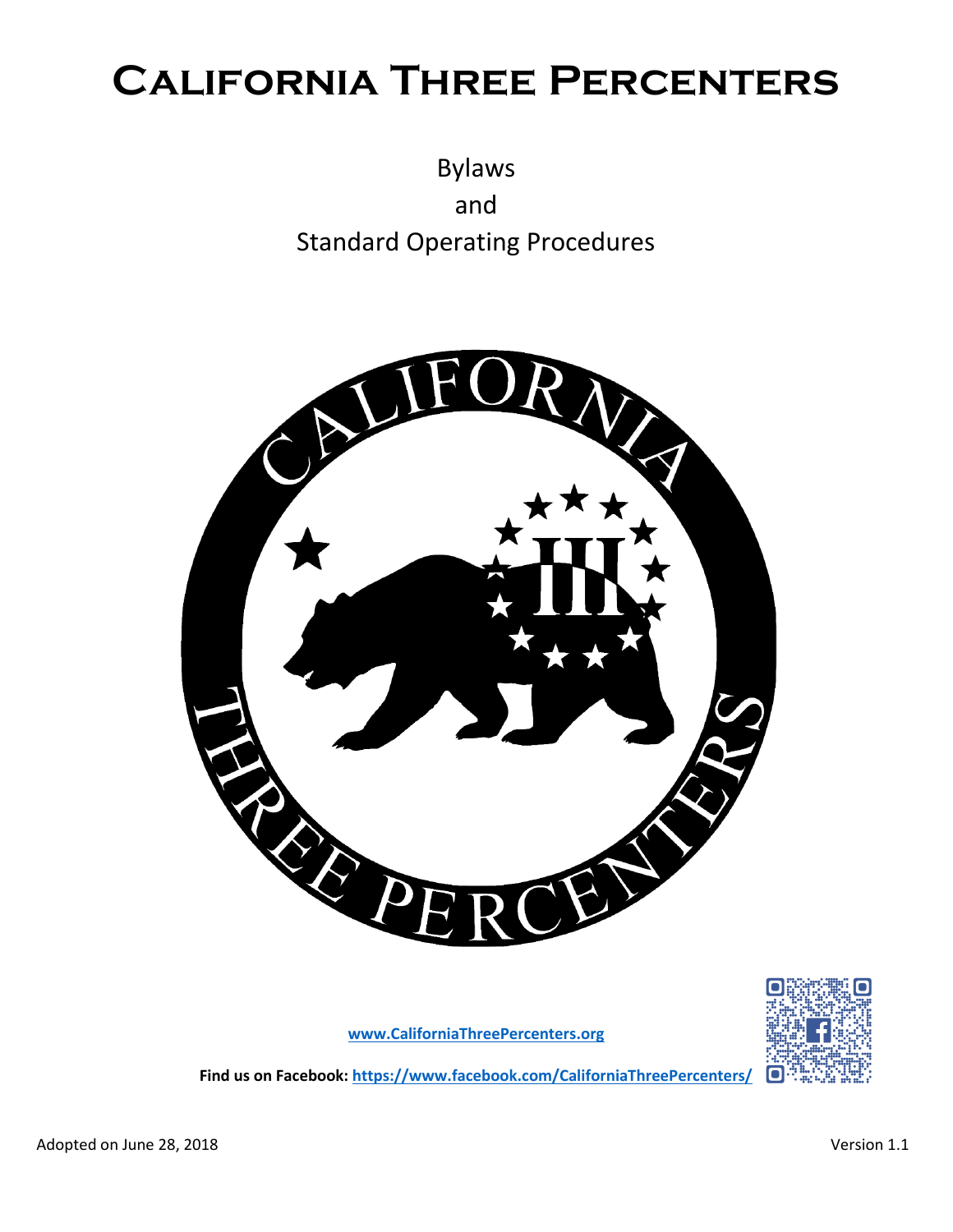## **TABLE OF CONTENTS**

# **ABOUT CALIFORNIA THREE PERCENTERS** MISSION STATEMENT 2 ABOUT US 22 ABOUT US 22 ABOUT US 22 ABOUT US 22 ABOUT US 22 ABOUT US 22 ABOUT US 22 ABOUT US 22 ABOUT US 22 ABOUT US HISTORY 3 4 PRINCIPLES OF BEING A THREE PERCENTER 3 OUR GOAL 2008 AND THE SAME RESEARCH CHARGES AND THE SAME RESEARCH CHARGES AND THE SAME RESEARCH CHARGES AND THE OATH 4 **DESIGN OF THE ORGANIZATION 4** ORDER OF SUCCESSION 4 TIERS 5 QUALIFICATIONS 6 TITLES AND DUTIES 6 6 ELECTIONS OF LEADERS AND APPOINTMENTS OF OFFICERS 9 **COMMUNICATIONS 10** PRIMARY AND SECONDARY COMMUNICATION METHODS 10 10 MONTHLY REPORTING 11 VIDEO CONFERENCE CALLS **11 MEMBERSHIP AND PARTICIPATION 11**

|                     | POTENTIAL MEMBERS                       | 11 |
|---------------------|-----------------------------------------|----|
|                     | PROBATIONARY MEMBERS                    | 11 |
|                     | AGE REQUIREMENT                         | 12 |
|                     | FELONIES AND DISQUALIFYING MISDEMEANORS | 12 |
|                     | <b>MENTAL ILLNESS</b>                   | 12 |
|                     | RECRUITING                              | 13 |
|                     | <b>VETTING</b>                          | 13 |
|                     | <b>INVALIDATED PERSONS</b>              | 14 |
|                     | <b>CHARGES BY MEMBERS OR OFFICERS</b>   | 15 |
|                     | DISCIPLINARY ACTIONS                    | 15 |
|                     | <b>APPEALS PROCESS</b>                  | 16 |
|                     | <b>ADMINISTRATIVE LEAVE</b>             | 16 |
| <b>FOCUS POINTS</b> |                                         | 16 |
|                     | <b>EVENTS AND MEETINGS</b>              | 16 |
|                     | TRAINING AND EDUCATION                  | 18 |
|                     |                                         |    |

## **APPENDIZ A – Z: STANDARD OPERATING PROCEDURES 18**

**AMENDMENTS AND CHANGES TO THESE BYLAWS 18**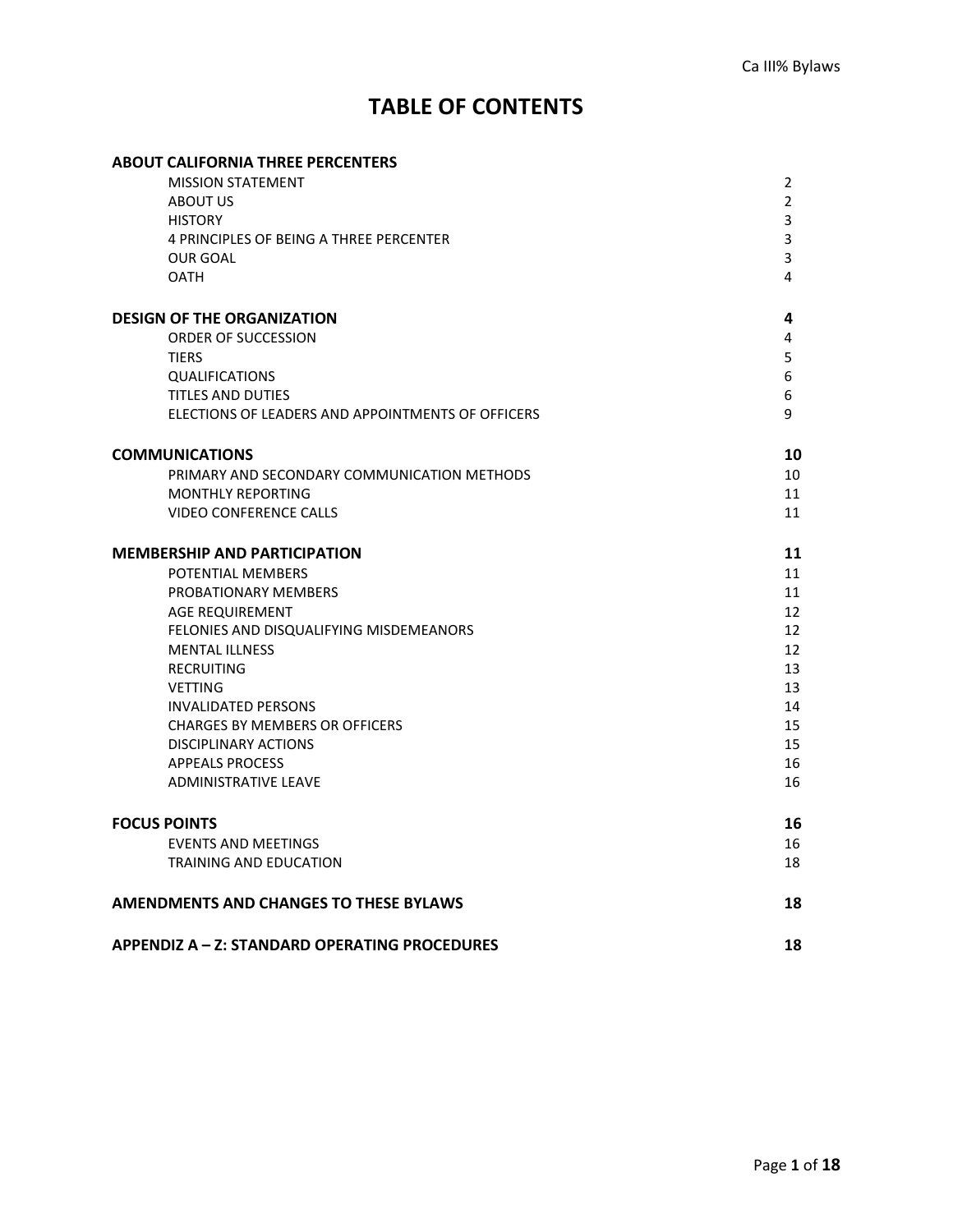## **ABOUT CALIFORNIA THREE PERCENTERS**

#### **MISSION STATEMENT**

#### Self, Family, Community

We are a gathering of like-minded patriots with the desire to serve, protect and improve our communities and country. You can help us by:

- 1. **Self.** Take care of yourself first. We cannot serve and protect others without making ourselves a priority. This goes along with the first two pillars of our group: moral strength and selfreadiness. Seek out opportunities to improve yourself, train, and always be prepared.
- 2. **Family.** Take care of our families/loved ones. Providing resources for them, keeping them safe from harm, learning necessary skills to create a safe, survivable environment for them. This can include prepping, first aid training, and survival readiness.
- 3. **Community**. We are here to serve our community! Get involved, provide safety when necessary, and lend a hand to fellow brothers and sisters. Partnering with local resources to find avenues in which to get involved allow all of us to promote a positive message about our group and grow as a community.

"Life, Liberty and the pursuit of Happiness"

#### **ABOUT US**

'California Three Percenters' is a statewide organization made up of patriotic citizens who love their country, their freedoms, and their liberty. We are committed to standing against and exposing corruption and injustice.

We are NOT a militia. However, we do have meetings on local levels. These meetings are to help members network together and to learn from each other. Being a Three Percenter is more of a way of life rather than a club to join. As such, there are no membership fees or dues and we will not charge people to participate in a movement that defends civil liberties. However, some events may be held at facilities that require admission. This can be paid individually, as a group, or through a legal means of fundraising. Operational costs (Website hosting, forum participation, training resources, etc.) are paid through member donations. Mostly, we are an "open source community" meaning, we help each other and try not to rely on 3rd parties or institutions that cost money for our operations. We consist exclusively of volunteers and no member at any level is on any payroll provided by our organization.

We are NOT anti-government. In fact, we are very pro-government, so long as the government abides by the Constitution, doesn't overstep its bounds, and remains "for the people and by the people". Our goal is to utilize the fail-safes put in place by our founders to reign in an overreaching government and push back against tyranny. We are working to preserve the intent of our government as designed. We do not intend to implement our own government. There is often a misconception that we are wanting to overthrow the government. This is simply not true and a false rumor to try and paint our movement as anti-government.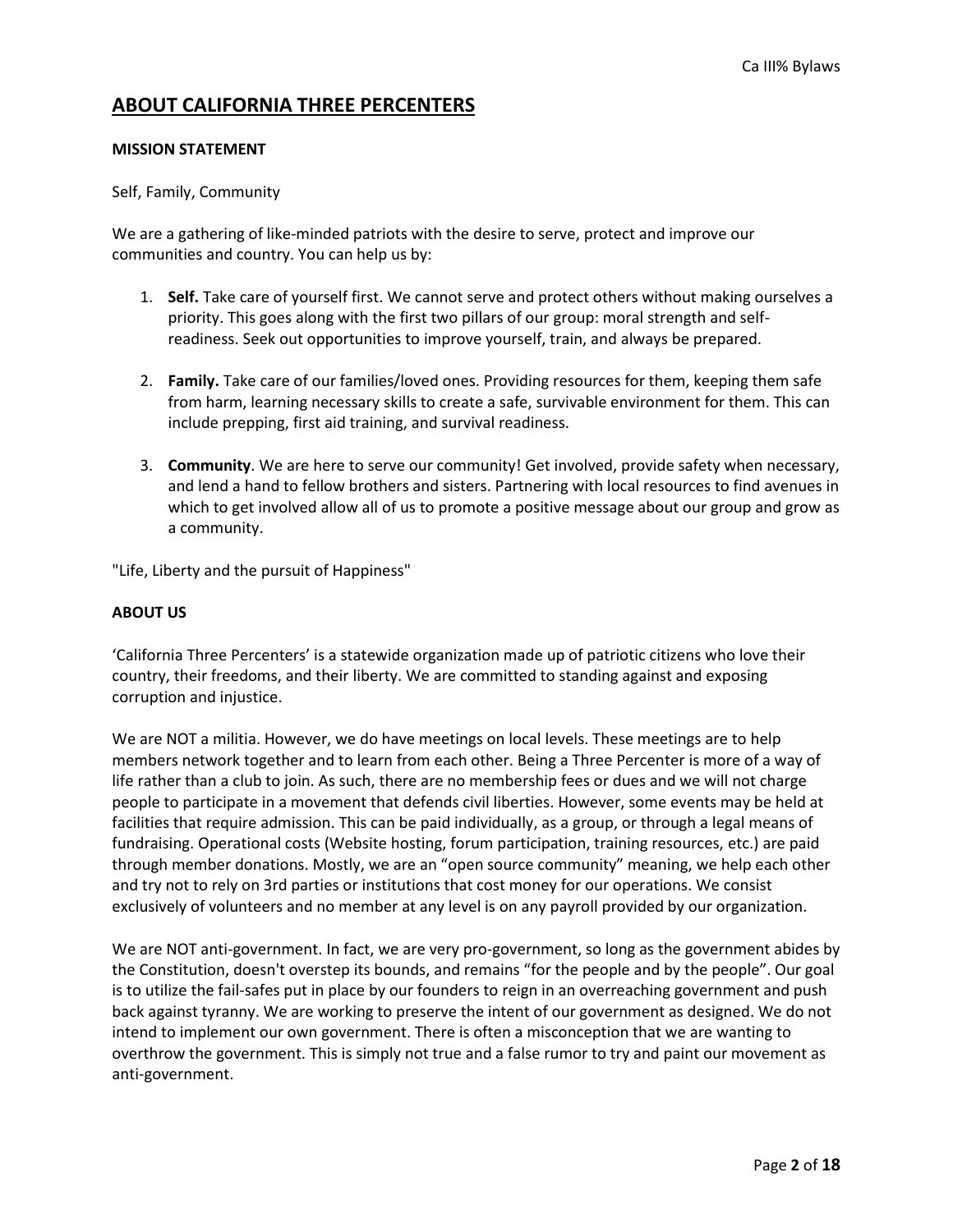We do not seek to incite a revolution. However, we will defend ourselves when necessary. We are not here to create violence. Violence should always be a last resort and should only be defensive in nature.

#### **HISTORY**

In the mid-1700's, the British colonies of North America had many reasons to be disgruntled with the British Empire and the ruling class in England. Recognizing things would become worse before they became better, many amongst the people banded together to push an ideology they all shared. This ideology identified and acknowledged that every person has certain rights from birth. These are not granted by any authority other than their Creator. The limitation or denial of these rights is defined as tyranny and oppression. These bands of people worked together to peacefully resolve the abuses of their government. But, they also recognized that peace was not a guaranteed solution.

Eventually, an idea was coined of having "Minutemen" available at a moment's notice should the "King's tyranny" show up in their town, on their streets, or at their door. These Minutemen would meet, train, prepare to defend themselves, their family, and their townships from an ever-encroaching empire.

It is a rough estimate that only 3% of the colonists were actively fighting in the field against British forces at any given time. It is from these Minutemen where the 3% name has originated and been passed down into this century. In this new Century we recognize the 3% in being that we will be the last defense to protect the citizens and Constitution of the United States if there ever comes a day when our government takes up arms against "WE the People".

#### **4 PRINCIPLES OF THE THREE PERCENTERS**

All Three Percenters must abide by the following principles. Anyone who cannot accept these principles as a self-imposed discipline are not welcome in this organization, nor should ever consider themselves a part of the Three Percent movement.

1. Moral Strength - Knowing what is right and wrong and acting accordingly. Being trustworthy, truthful, and holding high values and principles. Strength to stand up when something is morally wrong.

2. Physical Readiness - Physical readiness is defined as the ability to meet the physical demands of any task in order to accomplish the objective at hand. There are some III%ers that have disabilities that prevent them from meeting physical demands and for these there is an exception.

3. No First Use of Force - "Don't fire unless fired upon". We are not the aggressor nor antagonist. We are purely defensive and only as a last resort.

4. No Targeting of Innocents - Self Explanatory.

#### **OUR GOAL**

The goal and main focus of 'California Three Percenters' is to get patriots to network, prepare, and petition together on a local level. We intend to provide a framework and guidance that 'The People' can use to make positive change in restoring the founding principles of our Constitutional Republic. We plan to leverage incorporated fail-safes and laws to ensure the success in preserving the Constitution as the supreme law of the land. Leadership roles in this organization were created to achieve this goal and to serve, not command, those they are appointed over.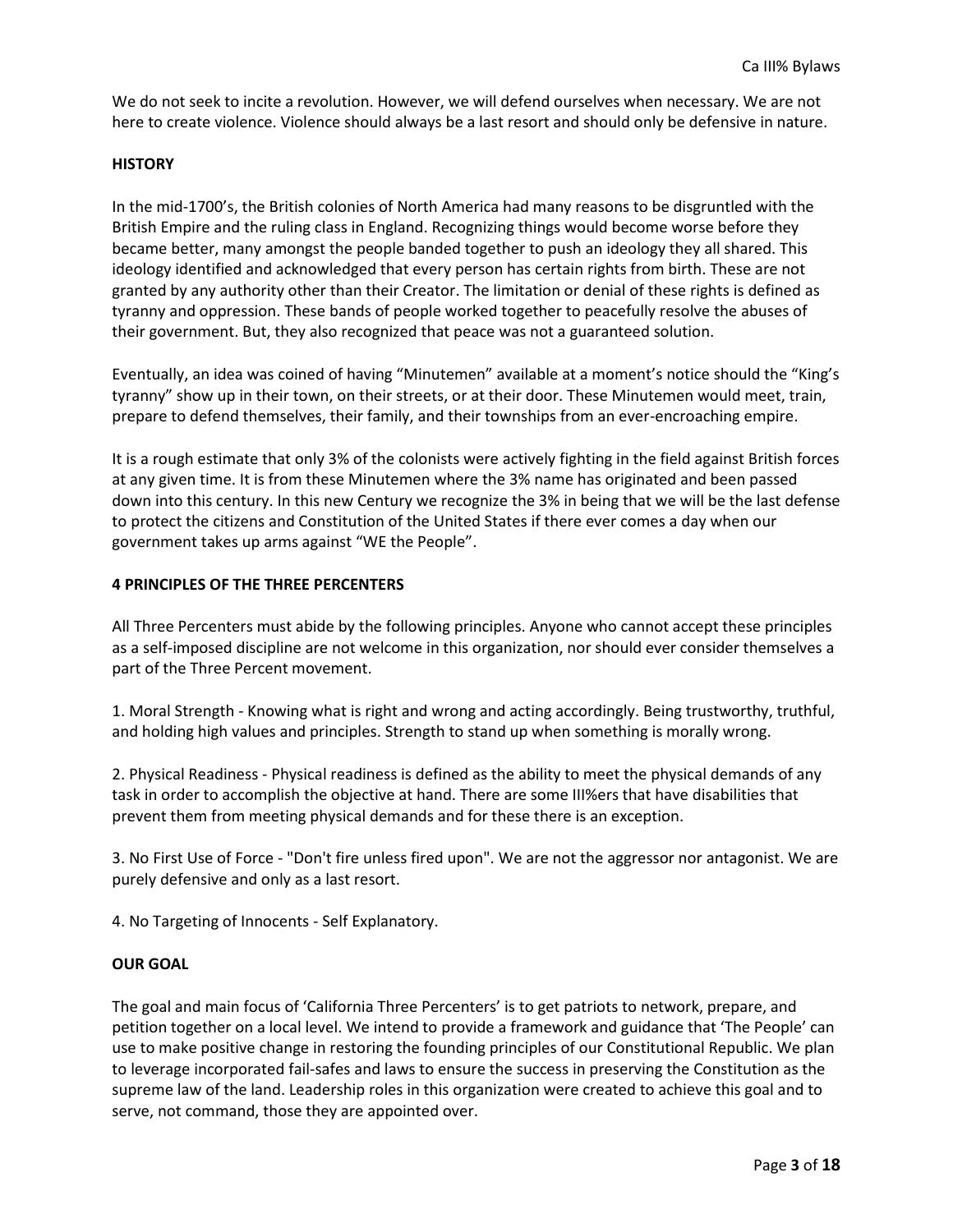#### **OATH**

We ask all Three Percenters to take and keep the following oath under any and all circumstances:

"I, \_\_\_\_\_, do solemnly swear (or affirm) that I will support and defend the Constitution of the United States against all enemies, foreign and domestic; that I will bear true faith and allegiance to the same. I swear (or affirm) to uphold the four principles of a Three Percenter: have moral strength, be physically ready, no first use of force, and no targeting of innocents."

Any member who is prior or current military/law enforcement should always remember, reflect, and abide by the sworn oath they took. We also propose that these individuals who are current military and/or law enforcement take and keep the following oath from the Oath Keepers organization under any and all circumstances:

1. I will NOT obey orders to disarm the American people.

2. I will NOT obey orders to conduct illegal searches of the American people

3. I will NOT obey orders to detain American citizens as "unlawful enemy combatants" or to subject them to military tribunal.

4. I will NOT obey orders to impose unjustified martial law or a "state of emergency" on a state.

5. I will NOT obey orders to invade and subjugate any state that asserts its sovereignty.

6. I will NOT obey any order to blockade American cities and thus turning them into giant concentration camps/civilian war zones.

7. I will NOT obey any order to force American citizens into any form of detention camps under ANY pretext.

8. I will NOT obey orders to assist or support the use of any foreign troops on U.S. soil against the American people to "keep the peace" or to "maintain control."

9. I will NOT obey any orders to confiscate the property of the American people, including food and other essential supplies.

10.I will NOT obey any orders which infringe on the right of the people to free speech, to peaceably assemble, and to petition their government for a redress of grievances.

## **DESIGN OF THE ORGANIZATION**

#### **ORDER OF SUCCESSION**

We will ensure that our organization becomes a legacy we pass down to future generations.

To that end the following will clearly outline the procedure to be followed in the event of the State Leaders death or incapacitation.

In the event the State Leader becomes incapacitated, the State Assistant Leader will assume all authority, duties and responsibility, but not assume the title until such time as there is no reasonable expectation of the State Leader being able to resume responsibility. In the event of the State Leaders death the State Assistant Leader will immediately assume the State Leader role. Should the State Assistant Leader position be vacant at the time of State Leader death/incapacitation the State Secretary will convene and preside over the State Council, who will choose a new State Leader.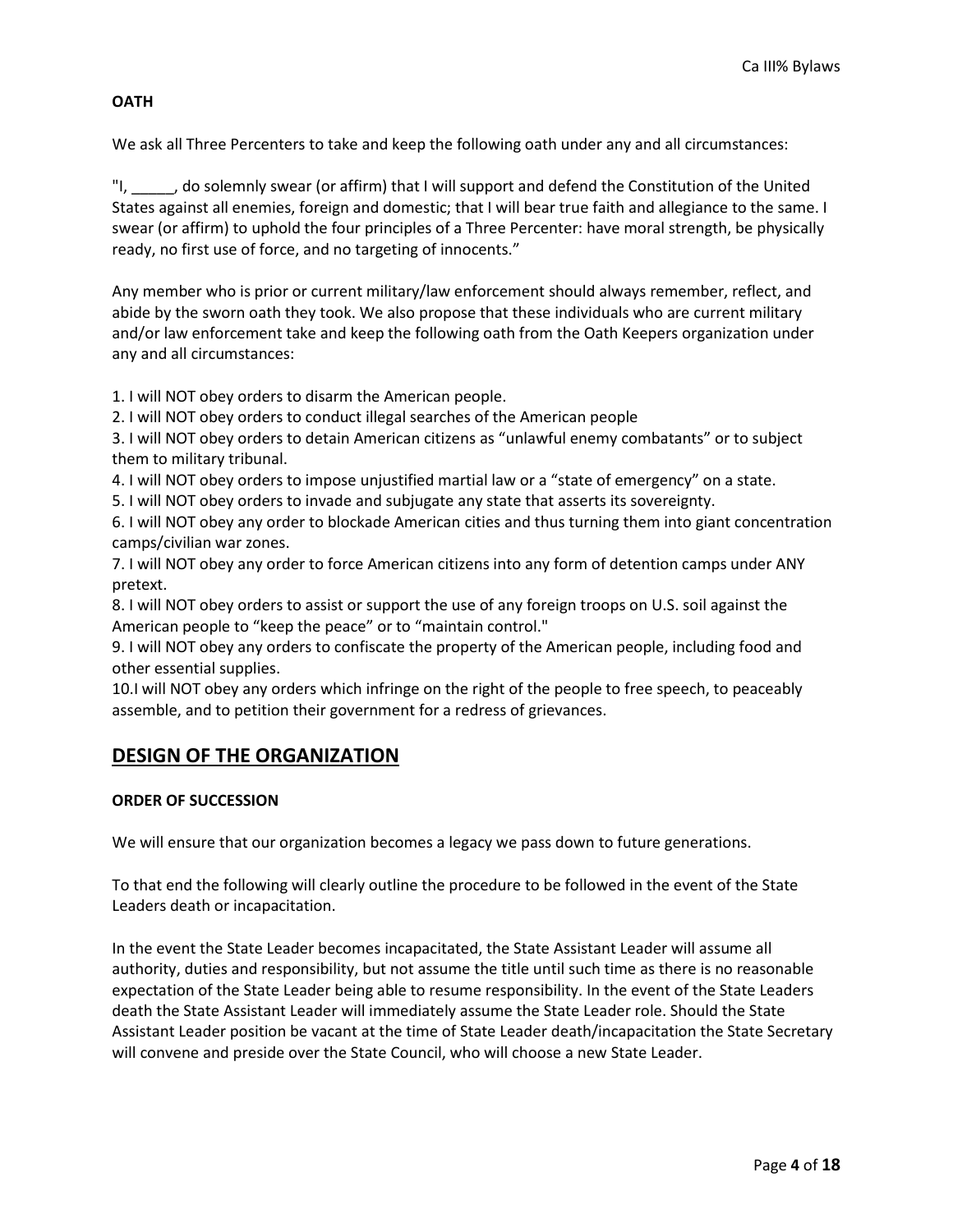#### **TIERS**

This organization has 4 tiers. Though not all 4 tiers are activated at this time for the state, they will be as numbers increase. Each tier is expressly designed to be a support for the tier leaders and members in the tier directly beneath them. They are as follows:

--State ----Zone ------County --------District

State Tier - Contains multiple Zones. The State will have a map that depicts the Zones, Counties and Districts.

Zone Tier - Contains multiple Counties County Tier - May contain multiple Districts District Tier - Section of a County

This map represents how California is divided by Zone. Zones may draw district lines based on necessity and density/distance of membership. (Bold lines to outline Zones, names on all zones as well as counties).

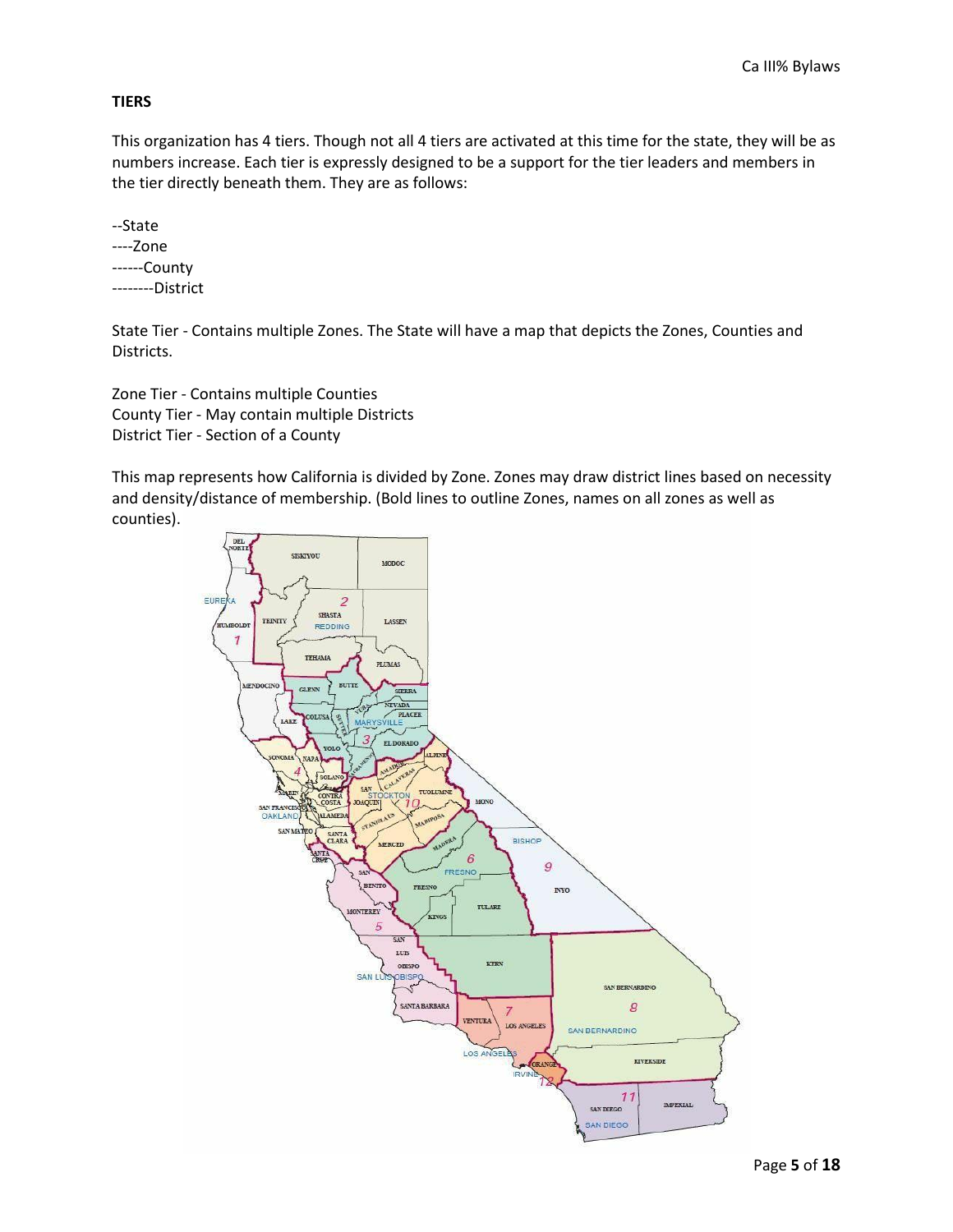#### **QUALIFICATIONS:**

Zone and State Lead candidates must be willing to agree to an in-depth background check, if requested by the Current State Leader or any of his officers. This requirement will safeguard the organization from people who fail to disclose their full history. This requirement is not in effect for all members but may be requested if suspicion is found and an investigation has started. If a disqualifying offense is not disclosed and is found in a background check, it will be handled on a case by case basis.

State Lead candidates must have held a Zone or State leadership position for a minimum of 1 year prior to nomination. (Unless there is a motion to allow an exception for a candidate and that motion is seconded.)

State Training Officers must have current or prior military service (NCO or better) or advanced LEO service (Sergeant or better). Must have had actual instructional experience in their military or LEO roles. Must have left service in good standing or honorable conditions.

Zone Training Officers must have current or prior military or LEO service. Must have had actual instructional experience in their military or LEO roles. Must have left service in good standing or honorable conditions.

Medical Officers must have a verifiable medical background in military or civilian sector.

Communications Officers must have a valid HAM operator's license or equivalent.

*Bad conduct and dishonorable discharge status' will exempt any member from holding an officer role but may not necessarily exempt them from general membership. Other than Honorable Discharges can be considered for officer roles, but terms of discharge must be disclosed and reviewed by State Council. OTH and below are exempt from Training Officer positions.*

#### **TITLES AND DUTIES**

Since we are not a militia we do not have titles such as General, Major, Captain, Executive Officer, Lieutenant, etc. However, as with any organization, there are primary points of contacts (POCs) that have insight into specific areas of responsibility. These are what we refer to as our Leaders and Officers. Officers in this construct are not the same as a Military, Civil Service, or Law Enforcement type organizations. They are the people with the knowledge to guide their members in their role, but do not command them. For conflict of interest reasons, leaders and representatives in our Organization are not permitted to be leaders or representatives in other, similar organizations, however there is no issue with participating as members in those organizations. This rule does not apply to locally developed personal groups, state sponsored or local militias, or unrelated organizations such as church, recreational activities, etc.

The following are the titles and duties for each tier:

Leader (All Tiers) - All tier leaders are expressly responsible for all operations of their tier. They're responsible for organizing petitions, protests, marches, and training for their tier. They are directly over the tiers underneath them and are to aid and assist any lower tiered leaders they are over within positioning. State Leaders oversee the State Facebook page, organization's website, forum, webstore, other social media outlets, organizational structure, and inner workings. The State Leader cannot have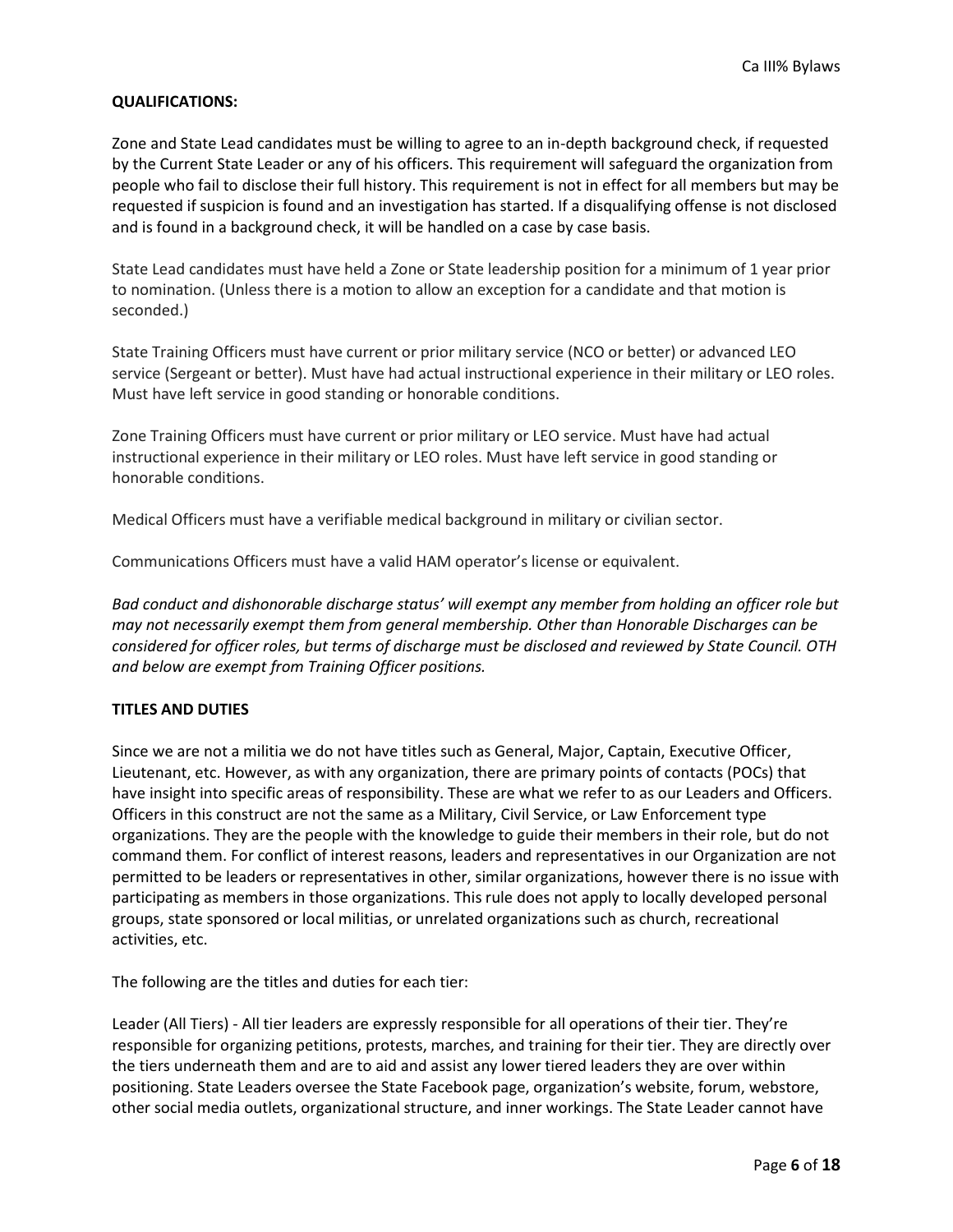been convicted of and disqualifying crimes. State Leaders are directly responsible for the group page on Facebook. Strong organizational skills are a must.

Assistant Leader (All Tiers) - Aids and assists the tier leader in all their responsibilities.

Communications Officer (All Tiers) - HAM radio operator that is responsible for all communications on their tier, as well as training members on their tier, and helping any comms officers underneath them. State Comms Officer is responsible for developing a Comms SOP for the state and should be either have General or Extra Amateur License.

Training Officer (State & Zone Tiers Only) - Helps the tier leader develop a training plan for their tier and tiers below. Focus should be preparing in all definitions of the word, with focus on communications. Analyzes, organizes, and oversees civil unrest events. Must have a military/law enforcement background.

Medical Officer (State & Zone Tiers Only) - Will be expected to help treat members if needed when doing field training if an injury occurs. You must be willing to organize/provide medical training for members from basic first aid to TCCC. Help members with a medical supply list of bug in/bug out needs. Help members identify medical supplies and how they are used. Must have either a civilian or military medical background.

Vetting Officer (State Tier Only) - Works with the State Leader to help vet members. Sends questionnaire and vets all potential members on the Facebook page.

Secretary (State, & Zone Tiers Only) - Prepares all documents, write ups, and minute entries of and for the tier. This position requires great writing skills. Can have further duties as assigned by the tier leader.

Public Relations Officer (State, & Zones Tiers Only) - Point of contact for media outlets. Must be willing to do interviews. Must be confident, a good speaker, and have exceptional writing skills. Aids the tier leader when organizing public events by contacting the media.

Strategic Planning Officer (State Tier Only) – Plans and implements statewide elections and voting platforms. Research and submission of bylaw changes proposed by members and officers for review by State Leadership. Aids State Leader and Assistant State Leaders in initiating investigations sought by members and officers.

Disaster Response Team Coordinator (State Tier Only) - Responsible for organizing and training a Disaster Response Team (DRT) for the state and placing this team on standby. In the event of a disaster involving more than one state, this coordinator will work as a liaison between the zone Disaster Response Teams.

Chaplain (State Tier Only) - Tends to the physical, spiritual, and emotional welfare of organization and community members in the state. The State Chaplain is a DRT second responder and is expected to deploy to areas affected of disasters to give physical, spiritual, and emotional aid. Must be an active or prior ordained minister.

Treasurer (State Tier Only) - In the event that the organization opens a store and/or becomes a nonprofit, the Treasurer will be responsible for the handling of donations and incomes. All donations will be managed by the Treasurer and only Zone Leads may apply for training funds. The Treasurer's books will be open to the vetted and voting membership at the end of each quarter. If NPO is established, public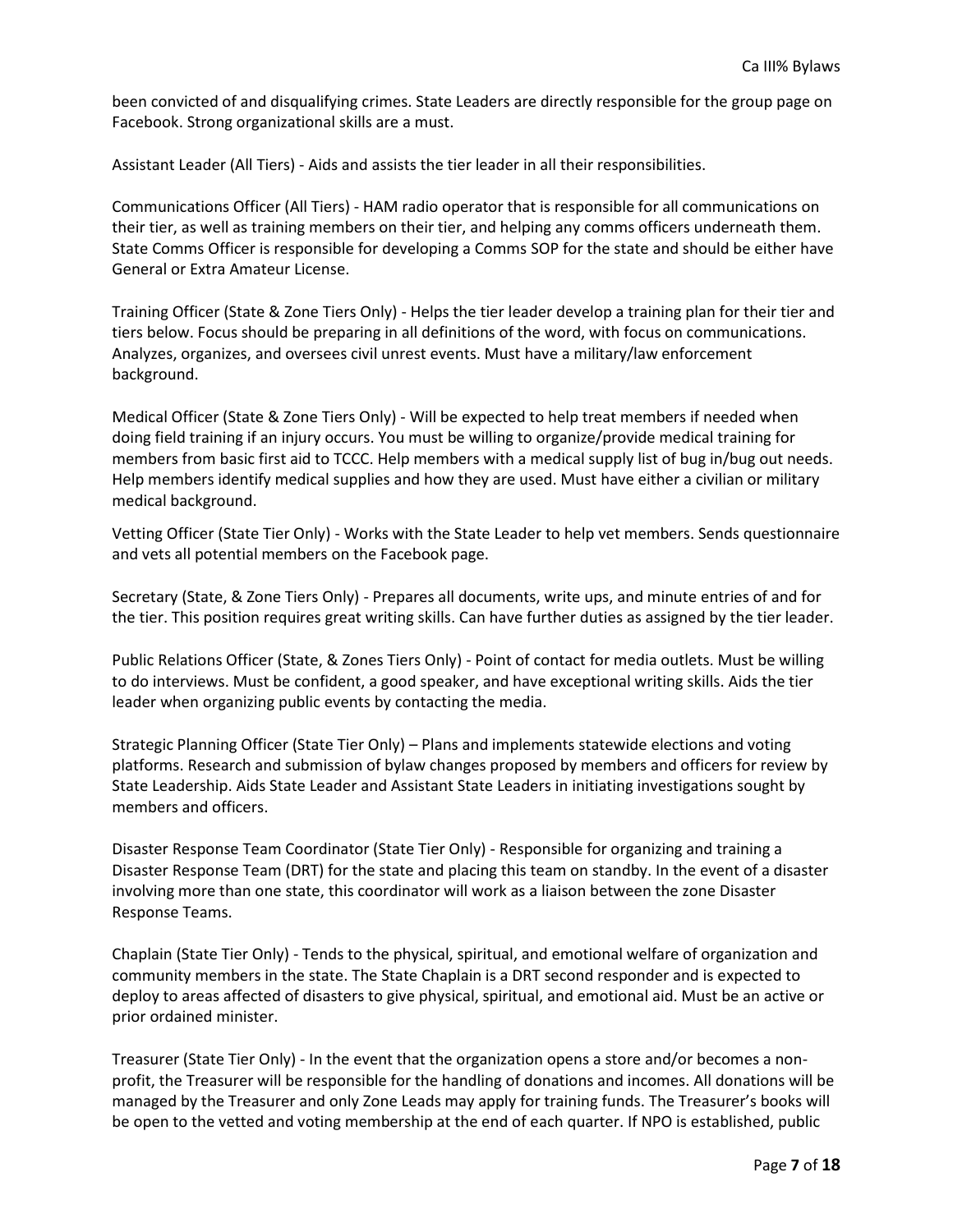records will be kept, maintained and stored by the Treasurer. Zones may manage their own donations for training materials, but incomes must be reported to State Lead and State Treasurer.

Member - A law-abiding citizen who is dedicated to meeting with fellow Three Percenters in their County, Zone, and District in order to:

- 1. Be prepared to support and defend their family in their homes
- 2. Support and defend their neighborhood/city/county.
- 3. Support and defend their state.
- 4. Defend their Country and its Constitution. Time should be given to Family, God, and Country, in that order. Participation is a requirement.

Interim titles and duties can be made and assigned by the Zone and District Leader as needed, but such titles will not be recognized on the State level.

The following are the leadership titles for the State Tier:

State Leader

Northern State Assistant Leader Southern State Assistant Leader State Secretary State Communications Officer State Training Officer State Vetting Officer State Disaster Relief Team Coordinator State Chaplain

The following are the leadership titles for the Zone Tier (In this example, this is Zone 5 with 4 Counties)

Zone 5 Leader

Zone 5 Assistant Leader Zone 5 Secretary Zone 5 Training Officer Zone 5 Public Relations Officer Zone 5 Comms Officer

> Zone 5 San Benito County Leader Zone 5 Monterey County Leader Zone 5 San Luis Obispo County Leader Zone 5 Santa Barbara County Leader

The following are the leadership titles for the County Tier.

San Benito County Leader San Benito County Assistant Leader San Benito County Comms Officer

Put together, the leadership structure for the whole State looks like the following: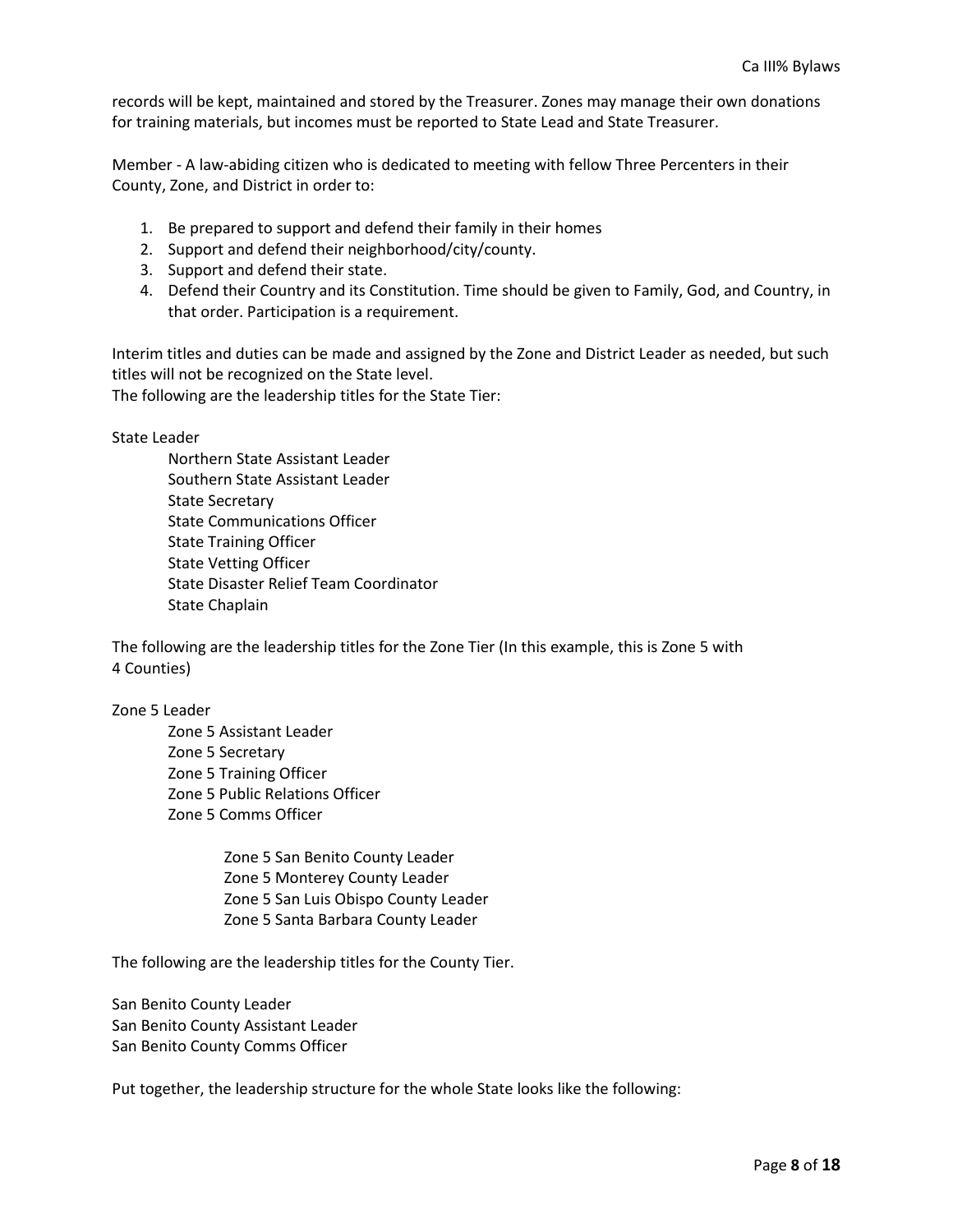State Leader

Northern State Assistant Leader Southern State Assistant Leader State Secretary State Communications Officer State Training Officer State Vetting Officer State Disaster Response Team Coordinator State Public Relations Officer

> Zone 5 Leader Zone 5 Assistant Leader Zone 5 Secretary Zone 5 Training Officer Zone 5 Public Relations Officer Zone 5 Comms Officer

> > San Benito County Leader San Benito County Assistant Leader San Benito County Comms Officer

Monterey County Leader Monterey County Assistant Leader Monterey County Comms Officer

San Luis Obispo County Leader San Luis Obispo County Assistant Leader San Luis Obispo County Comms Officer

Santa Barbara County Leader Santa Barbara County Assistant Leader Santa Barbara County Comms Officer

Zone 2 Leader …(Same format above for every Zone) County 1 Leader …(same format above for every District)

#### **ELECTIONS OF LEADERS AND APPOINTMENTS OFFICERS**

An election council will be formed by nomination and vote by current officer positions. No officer who holds an elected role may take part, nominate or vote for a member of the election council. The election council will consist of no less than four voting members from different zones. No two members may be from the same zone. The purpose of this council will be to evaluate the validity of nomination, distribution of the secret ballot and counting of votes. All ballots must be counted twice, and no member may count ballots from their own zone.

State Lead will be elected with majority vote of confirmed zone and state officers and leaders. This position will be refreshed every two years with a limit of two consecutive terms. A third term is allowed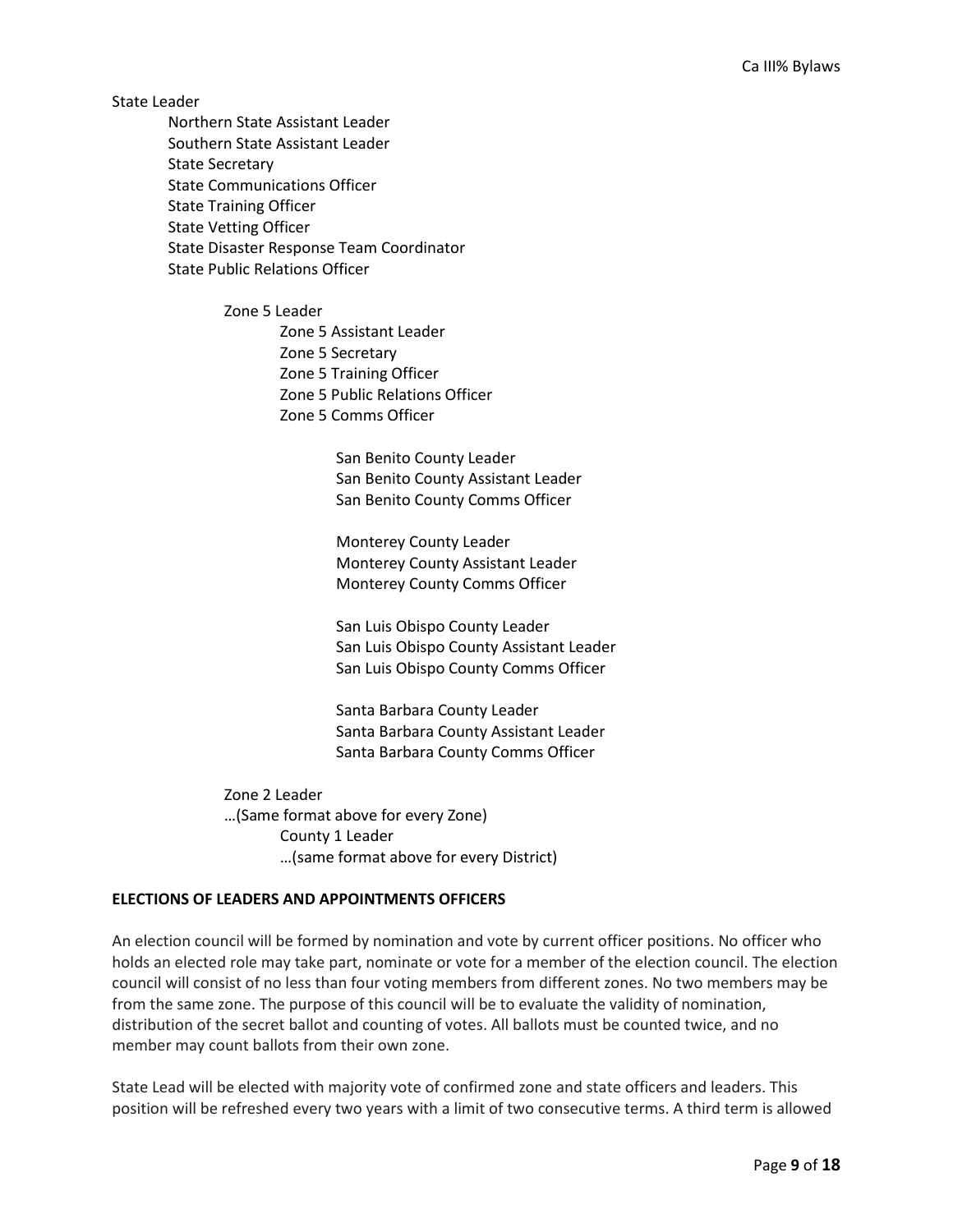but only after a new State Leader has served a full term. If a State Leader must step down due to delinquency of duty, willful abdication or impeachment, a confirmed Assistant State Lead may take their place to finish the existing term. If the Assistant State Lead assumes a State Lead term of over one year, this will count as one full term in regard to reelection. If a State Lead has maxed out their term limit, they may not immediately hold Assistant State Lead position but may hold other officer positions. A State Lead who has maxed out their 2 terms back-to-back, may hold Assistant State Lead for 1 term only after 1 full term has passed.

Zone Lead will be elected with majority vote via secret ballot of members in their respective zones. This position will be refreshed once per year with a limit of three consecutive terms. More terms are allowed but only after a new Zone Lead has served a full term. Zone Lead positions do not have a maximum term limit but are bound to the listed consecutive limits. If a Zone Lead must step down due to delinquency of duty, willful abdication or impeachment, a confirmed Assistant Zone Lead may take their place to finish the existing term. If the Assistant Zone Lead assumes a Zone Lead position of more than eight months, this will count as one full term in regard to reelection. If a Zone Lead has maxed out their term limit, they may not hold Assistant Zone Lead position but may hold other officer positions.

Zone officer positions (Assistant Lead, Public Relations Officer, Training Officer, Medical Officer, and Communications Officer) will be filled via appointment of the respective, elected, direct Zone Lead. State level positions must be confirmed by Zone Leader majority vote. Zone level positions must be approved by the current and confirmed state level oversight. There is no limit to terms of appointed officer positions.

## **COMMUNICATIONS**

#### **PRIMARY AND SECONDARY COMMUNICATION METHODS**

The primary method of communications between all levels will be with the use of the state Facebook Page. Once members have been vetted and approved, they will be given access to their zone pages and Telegram channels. Channel information will be provided as needed to individual members.

The secondary method of communications will be via radio frequency links in the High Frequency, Very High Frequency, and Ultra High Frequency bands. Use of these frequencies may require the user to have a valid Amateur Radio license issued by the FCC.

The use of the State Facebook page should only be used for non-sensitive postings. Usage of other social media platforms should also follow this procedure.

#### **MONTHLY REPORTING**

Our organization will have monthly state reporting. These reports are due at the beginning of the fourth week of each month. This will allow us to address any problems that are arising and track growth and progress through each state and region.

#### **VIDEO CONFERENCE CALLS**

To aid with communications and to establish rapport within our organization, the State Leader hosts a video conference call on the first Tuesday of each month. The topics will be predetermined and if time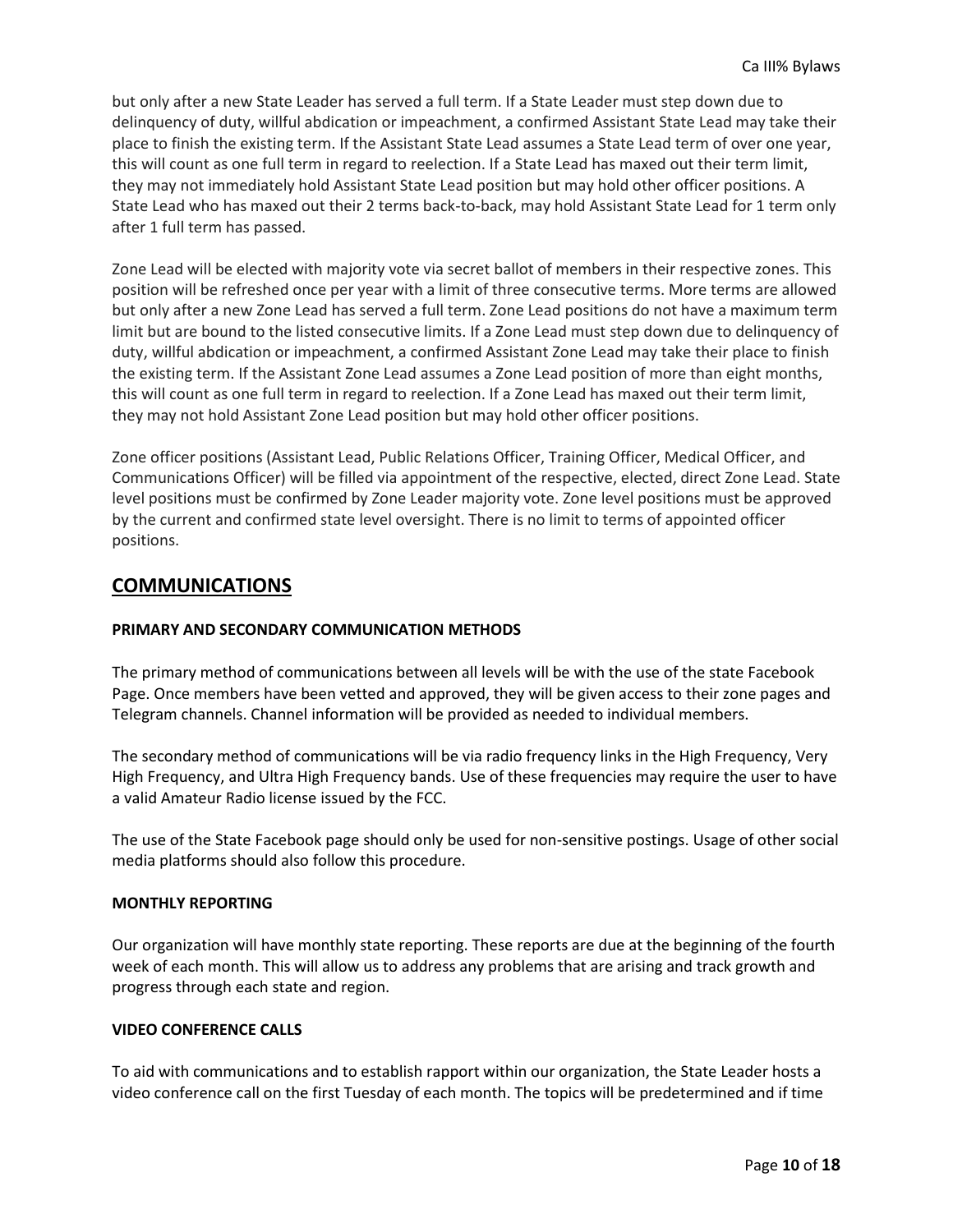allows a question and answer period is conducted towards the end of the call. This call is for all State Leaders, State Assistant Leaders and State roles ONLY.

We highly encourage all states, zones, and district leaders to hold video conference calls with their leadership and/or members if applicable. Our organization has seen tremendous growth and success coming from utilizing this tool.

*--Once a forum or app has been developed, it will be added to this section--*

## **MEMBERSHIP AND PARTICIPATION**

#### **POTENTIAL MEMBERS**

Potential Members must first fill out a questionnaire and go through a vetting process. Member information will not be stored, this is for vetting purposes only. Again, there are no membership fees or dues. Membership in this organization is reserved for those who read, understand, and abide by the rules, principles, and views as described in this documented framework. Vetting will be performed by State Leaders. Participation is not only warranted, but actively encouraged. All willing able-bodied men and women who are of sound mind are invited to participate. Everyone has different skills and backgrounds that can be brought to the table to benefit the group. Children are allowed to participate at family friendly events.

#### **PROBATIONARY MEMBERS**

Probationary Members will have probationary status:

- Prior to Face-to-Face vetting being completed
- During administrative punishment periods
- During investigations or confirmations of membership eligibility
- Non-violent felons and people with disqualifying misdemeanors working to absolve themselves

A probationary member may attend events open to the public, such as meet and greats and public training events. A probationary member MAY NOT vote in member elections, attend any training event where the training may involve firearms, weapons or internal organization communications.

A probationary member may not represent the organization by:

- addressing the media
- claiming to be part of the organization
- wearing organization insignia during protest, counter protest or other political activism

Without prior written consent by their respective Zone Lead, Assistant Zone Lead or State Level Officer Position.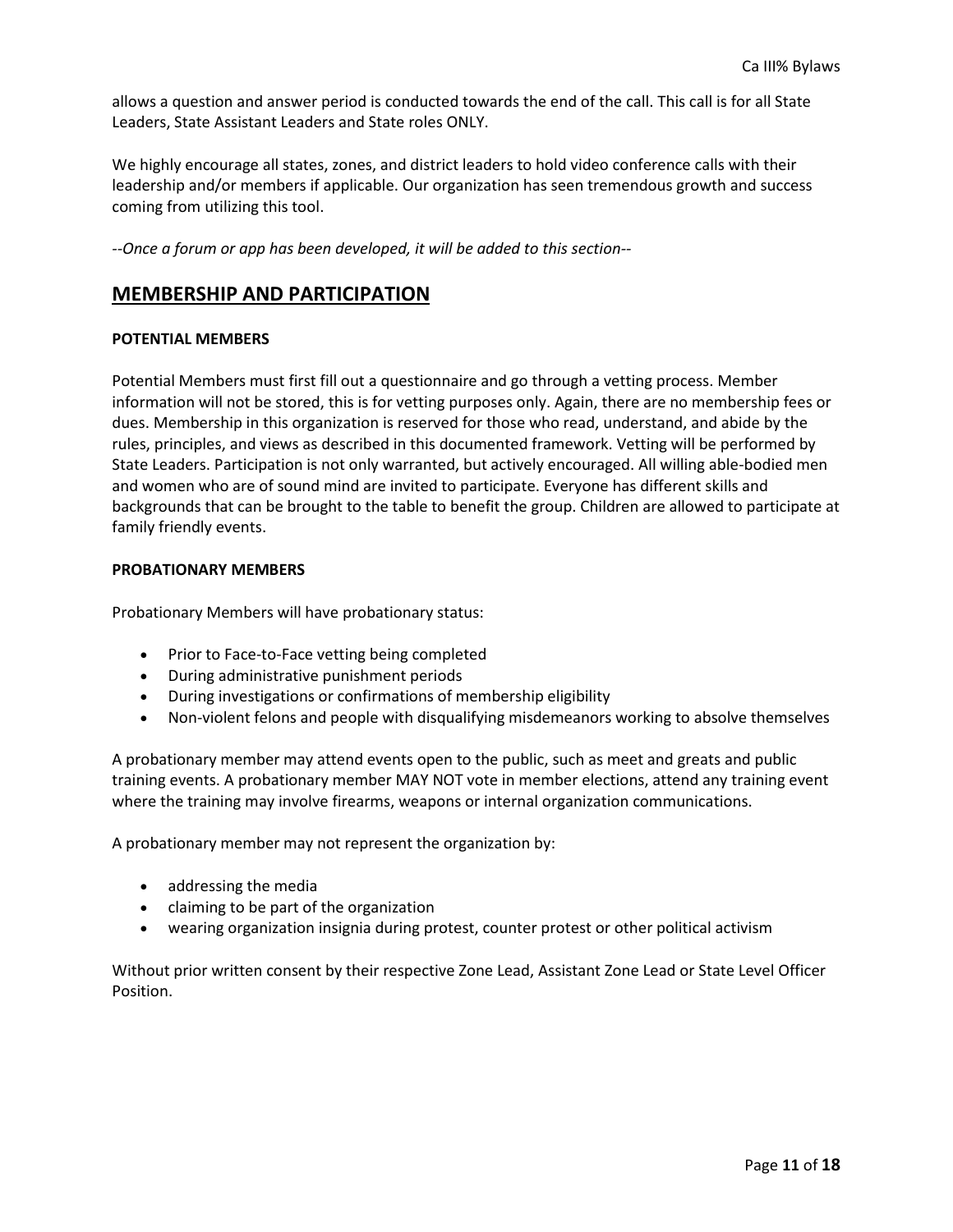#### **AGE REQUIREMENT**

'California Three Percenters' is not just supportive of family, we are a family. We encourage family friendly meetings where spouses and children can attend. However, for the safety of all involved the following guidelines will be followed in regard to minors (under the age of 18) attending this organization's functions.

No one under the age of 18 is eligible for membership.

Minors of all ages are welcome at non-training events such as, meet and greets, barbecue's, and community outreach functions. Minors of appropriate age are allowed at training events. The appropriate age is subject to change depending on the type of training being conducted. This will be at the discretion of the tier lead, and tier training officer, that will be conducting the training. It is suggested that if the member wishes their child to participate in the trainings, that they first attend some of the family friendly events, so leaders may get to know the child, and get a better idea of what training events they could safely attend. The minor must be accompanied and supervised by parent, grandparent, or legal guardian at all times during training events.

#### **FELONIES AND DISQUALIFYING MISDEMEANORS**

People who are not legally allowed to purchase or own a firearm are strictly banned from becoming fully vetted members with voting privileges. Those with non-violent felonies and misdemeanors are allowed to be present during meet and greets and other non-official meetings. We HIGHLY encourage anyone who is disqualified to get their crimes expunged or dismissed. Until crimes are expunged or dismissed, they are not allowed to hold any membership position in this organization or vote in any election. They especially are not allowed to talk to any news outlet or to represent this organization in any fashion.

#### **MENTAL ILLNESS**

The Three Percenters, as an organization, hold physical and mental fitness as being one of the most important things that a member must maintain at all times. That being said, we are well aware that some of members may have various challenges with mental fitness that they face every day. For example, we are aware that a number of our members who are prior service or who work in law enforcement have PTSD. This is not a disqualifier for becoming a member or participating in Three Percenter events. Just like any other medical condition, we hold that it is important to work towards establishing and maintain the highest degree of fitness that is achievable.

While a mental health condition is not something that would prevent someone from being a member, a leader, or participating in various events, the display of certain behaviors can be. For example, displaying agitation and potential for violence towards others is not a behavior we could allow at one of our marksmanship competitions. As another example, displaying poor judgment and decision making because of paranoia is not a behavior we can allow from our leaders. In being sensitive to this, while working to maintain safety and effectiveness of our members and organization, we utilize three tiers of participation.

If a State Leader or Zone Leader, based on an individual's display of behaviors, has sufficient cause for concern that an individual may pose a risk of harming others or the organization, the State Leader or Zone Leader may temporarily bar that individual from participating in activities (e.g., anything involving weapons) and/or serving in leadership roles. This shall be done in collaboration with and with the agreement of the leader's next in command. The concerned leader shall inform the individual of their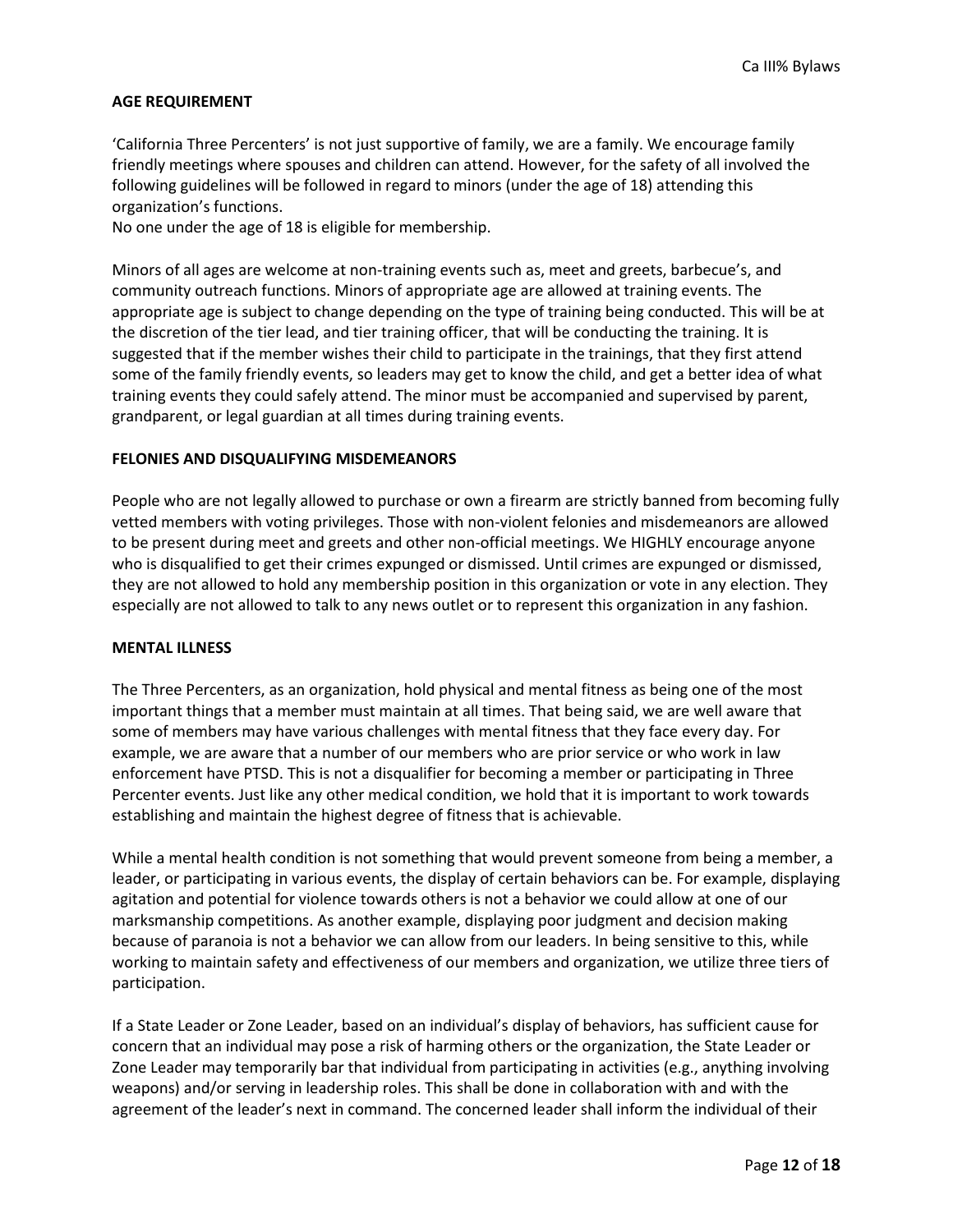concern and what would be expected of that individual in order for them to resume participation in barred activities. The leader shall also convey to the individual that being barred from specific activities is not a punishment, but rather to ensure the safety of others, the organization, and the individual. The leader shall support the individual in their efforts to resolve any issues contributing to their display of concerning behaviors.

#### **RECRUITING**

Recruiting is best done face to face, though not required. Only invite those who you think you can trust and who you feel would make a great member. The first recruiting focus of each member should be to recruit family members, friends, and neighbors, as they are the easiest to recruit. The second focus should be to recruit those people you see in person or on social media that seem to have the same ideals that we have. If you notice someone who has a patriotic sticker on their vehicle, walk up and talk to them. You could even make business cards to pass out to potential members. Look for quality members that will help our image and not loose cannons that are wanting to start a "Hard Power" Revolution.

The best ways to attract new members is to tell them about the organization. We will be providing templates that can be used for distributing information about our group and bringing people to our online resources. From there, the vetting and networking process for members and leaders can begin. Some of these templates include: business cards with contact information listed, Pamphlets that provide some insight on our group and objectives, and flyers that can draw people to meets and events.

#### **VETTING**

The State Leader and The State Vetting Officer have full discretion to accept or reject any potential member for this organization. The State Vetting Officer should only accept potential members who they feel are upstanding, law-abiding citizens who will benefit their state and the movement as a whole.

This organization has a two-tier vetting process:

Level 1: Facebook Page and Vetting Questionnaire. A prospective member must either apply for entry at the State Facebook Page or fill out the Online Vetting Questionnaire. The links to these pages are:

California Three Percenters Facebook Page: <https://www.facebook.com/groups/CAIII/>

Online Vetting Questionnaire:

[https://docs.google.com/forms/d/e/1FAIpQLSeBVzgRfegKJ30AzaARp\\_i8fU1HCd8pvVBuRCVkF0cUNseLk](https://docs.google.com/forms/d/e/1FAIpQLSeBVzgRfegKJ30AzaARp_i8fU1HCd8pvVBuRCVkF0cUNseLkQ/viewform) [Q/viewform](https://docs.google.com/forms/d/e/1FAIpQLSeBVzgRfegKJ30AzaARp_i8fU1HCd8pvVBuRCVkF0cUNseLkQ/viewform)

If a person asks to join California Three Percenters Facebook Page, they will have 72 hours to complete the 3 questions on the Facebook group. After they have answered the 3 questions the Facebook page, they will be messeged a link to the Online Vetting Questionnaire. They will have an additional 72 hours to complete this questionnaire or they will be denied access to the closed group. Once approved by The State Vetting Officer the potential member will become a probationary member until they complete their Face to Face meeting.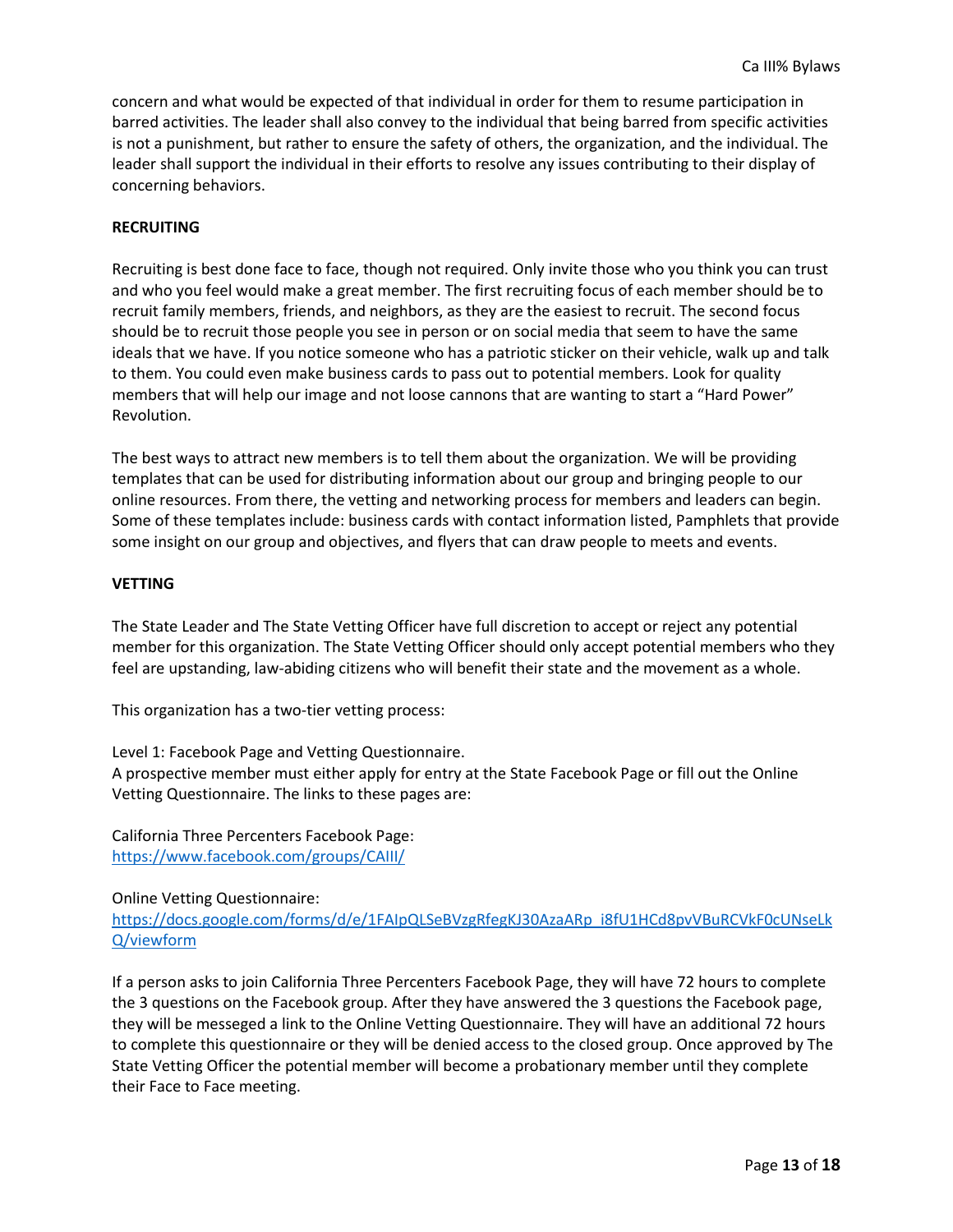#### Level 2: Face to Face meeting.

A probationary member will only become a full member after they have completed a Face-To-Face (ftf) meeting with a state level or zone level leader. Prior to an ftf meeting, The State Vetting Officer will supply the leader performing the meeting with the probationary members questionnaire answers.

This ftf meeting will include questions like:

- What skill(s) and/or background do you have that can be an asset to the group?
- Define Moral Strength
- Define Physical Readiness
- Define No First Use of Force
- Define No Targeting of Innocents.
- Why do you want to join The Three Percenters?
- Are you associated with any similar organizations or groups?

A leader may deem an ftf complete after a telephone conversation or video chat, but it is always preferred that first meetings be in person at a public venue. If the probationary member is unresponsive or unwilling to do an ftf meeting, the leader will notify State Leadership and request their removal from the group.

The probationary member becomes an official member after successfully finishing their face to face meeting. We strongly suggest doing face-to-face vetting and background checks with the potential member's approval before accepting potential members into our organization and into the state chapters. Face-to-face meetings should be held before members attend firearm related training events and being allowed on secure communication channels.

#### **INVALIDATED PERSONS**

Anyone who claims to be a Three Percenter but does not abide by or follow the '4 Principles of a Three Percenter' should cease to be called such. Any member who lies during the vetting process, any felon and fails to follow the rules laid out in this document for felons, and/or any person who has underlying motives that do not align with our views will be removed immediately. If at any time any member feels an individual's views are not in alignment with the views expressed in this document, that member should seek out a leader immediately and report said person. If an individual is trying to act in our name and their actions are not aligned with our views and principles we will take actions to make all aware that this individual does not represent our organization, nor the Three Percent movement as a whole. If any member feels another member is a credible threat to themselves or others, that member should contact local authorities or 911 immediately.

#### **CHARGES BY MEMBERS OR OFFICERS**

If at any time a voting member feels that an officer has failed in their duties, they may call for a Vote of no Confidence or Impeachment, depending on the offending issue. This must be brought to the members Zone Lead or immediate superior if the Zone Lead is not available. If the member has no success in contacting their Zone Lead within one week, they may reach out to a neighboring zone lead, or directly to the Assistant State Lead. Zone Leaders and State Officers will notify the charged officer and all State Zone leads of the investigation and will convene for a review with all evidence supplied by the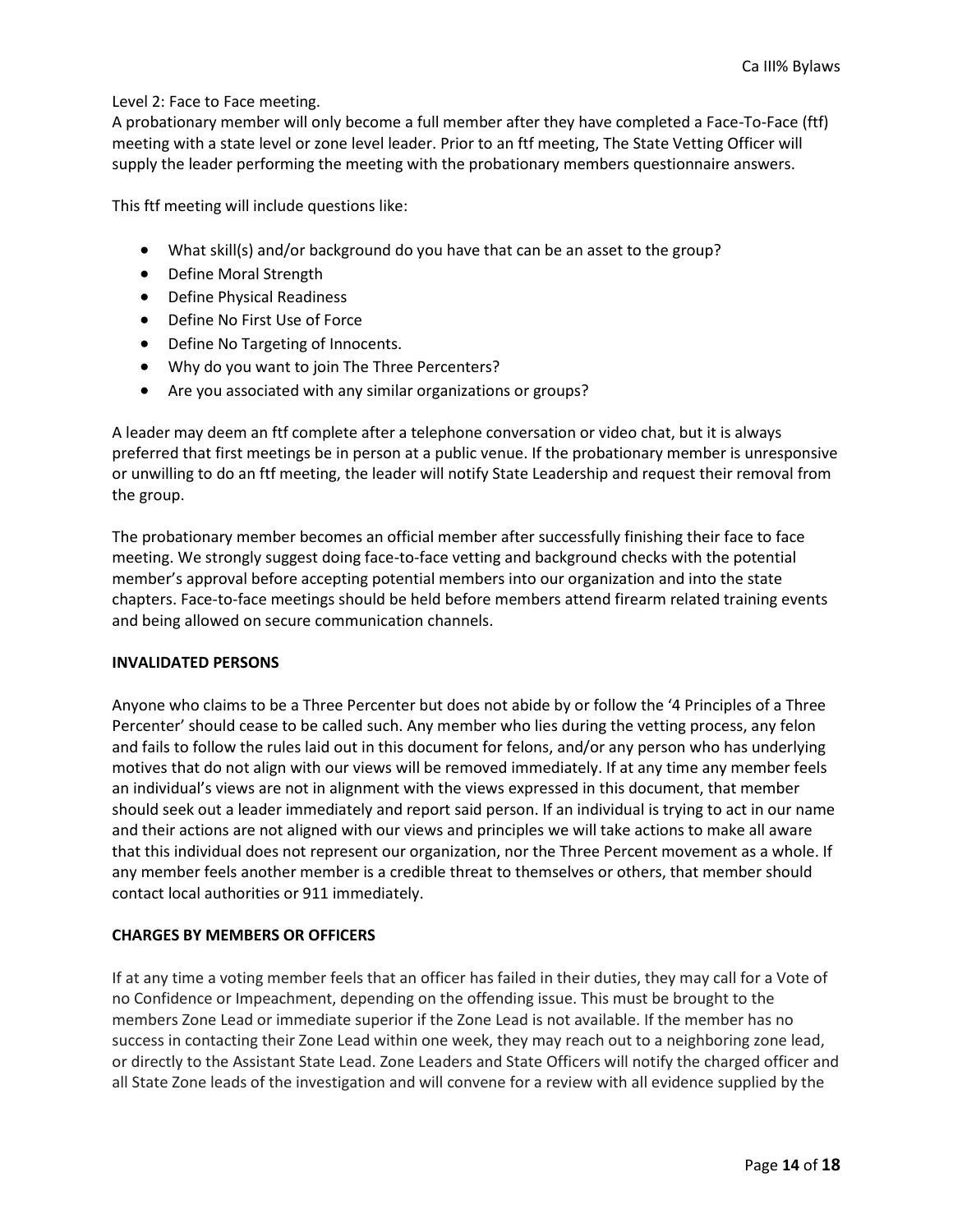offended member. The accused officer will continue their duties during the investigation but will remain excluded from the council and any information about the investigation until finalized.

If the council finds the officer has been deemed unfit or impeachable by a two thirds vote, the officer will be removed. Depending on the infraction, punishment may include banishment from the group or being put on 90 day probation.

If the officer has been deemed unfit or impeachable by a fifty percent vote, but less than a two thirds vote, the vote will continue to state or zone membership (based on position) and will continue to a secret ballot. The most recent Election Council will reconvene for the impeachment ballot. Membership voted impeachment requires a simple majority of all voting members, not just counted votes.

If the council finds that the officer is not impeachable (less than fifty percent vote), no repercussions or punishments will be made to the offended member, unless the council deems the report malicious. If found to be malicious, the member will be reprimanded and placed on probation for no less than thirty days. After that time, the member will be reinstated to full benefits. Any harassment or retaliation by the officer will result in the immediate removal of the officer and ineligibility of future positions.

In the case of State level officers or Leads, a zone or state level officer or lead are the only ones allowed to bring formal charges and the motioned must be seconded from an officer or lead from another Zone (this will help protect from a Zone coup). Once they have obtained those, all Zone level officers and leads are then notified. At this point an independent investigation MUST be launched. The independent council will be made up of 1 zone officer from each zone, excluding the zone in which the accused is a part of. If State tries to squash the investigation, all State officers and leads are removed from office while the Zone leads get together to discuss next steps.

#### **DISCIPLINARY ACTION**

Our organization requires members and leaders alike to be trustworthy and honorable individuals. Anyone who does not follow our by-laws and the rules within is subjected to disciplinary action by their first-line leader. There are two degrees of offenses:

1st Degree = non-malicious offense. Disciplinary action: Warning given, and corrective action taken if need be.

2nd Degree = malicious offense. Disciplinary action: Immediate dismissal from our organization and corrective action taken if need be.

Corrective Action examples: Member's post being deleted. A statement from leader regarding offense of member and denouncing his or her actions.

Rules subjected to 1st Degree Offense:

Posting spam Openly arguing with a leader, admin, or moderator Sharing your account non-maliciously Posting porn, unnecessarily graphic images or comments, or anything else not safe for work Posting copyrighted material Solicitation or advertising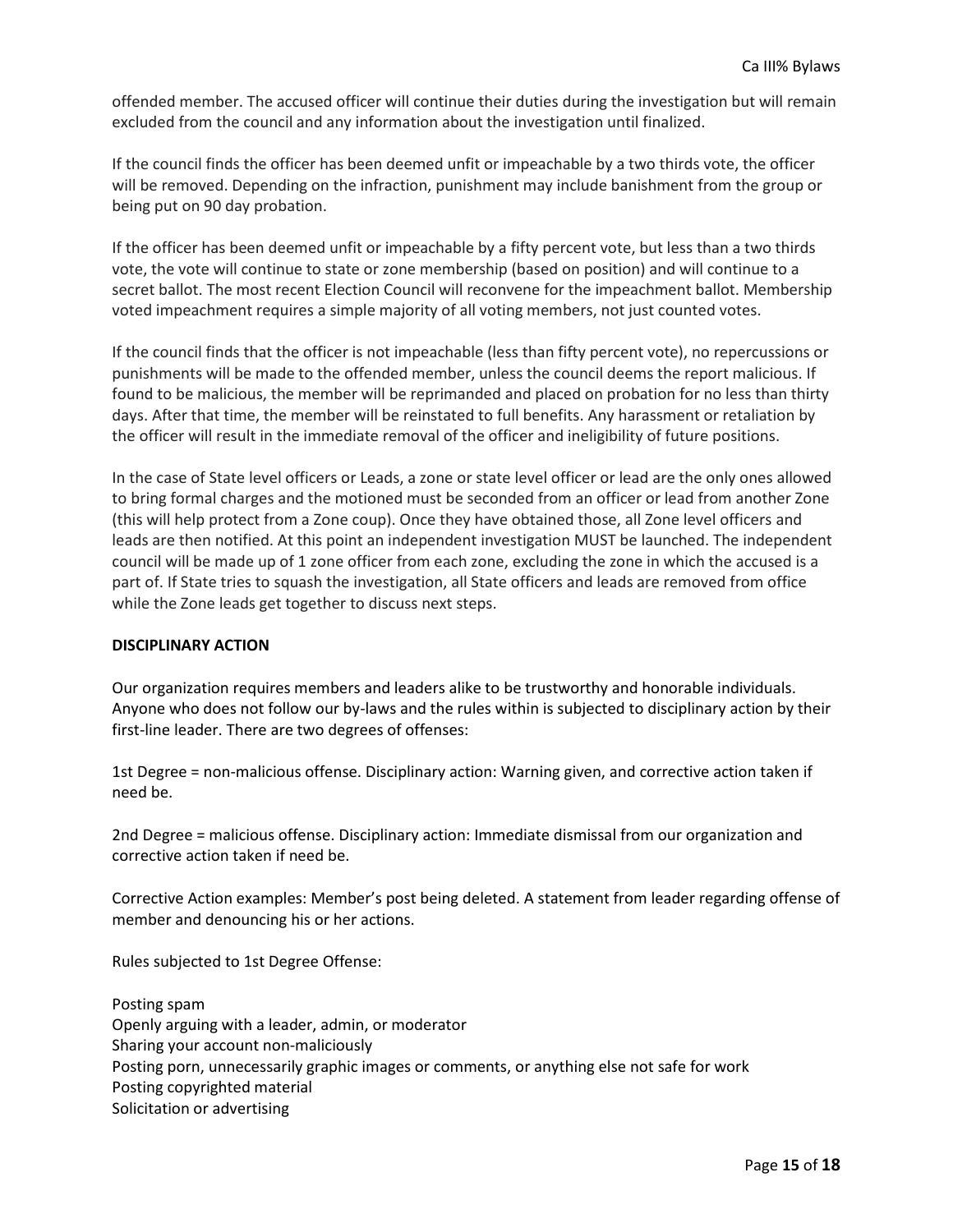Rules subjected to 2nd Degree Offense: Name calling, insulting, and attacking other members or leaders in public or private Trolling forum or state chapter pages OPSEC violations Sharing your account maliciously Threatening violence or harassment Talking of overthrowing the government Racism or discrimination Lying during vetting process Stolen valor Physically being an aggressor or antagonist Targeting innocents Undermining or defaming the organization, movement, or leaders in public or private Any action that has malicious intent

Intent: If the first-line leader determines the intent was malicious (i.e. the member/leader knew the rule but intended to break it to do harm to a leader, our organization, or this movement) than any 1st Degree rule can be upgraded to a 2nd Degree offense. 2nd Degree rules are not subjected to the intent of the member/leader, as they have already been deemed a malicious offense. Members can commit multiple 1st Degree offenses without being upgraded to a 2nd Degree offense, however this is left up to the discretion of the first line leader.

#### **APPEALS PROCESS**

Should any member feel that they were subjected to an unfair disciplinary action they may appeal this decision by contacting the leader over their first-line leader, at which point the disciplinary action will undergo a review.

#### **ADMINISTRATIVE LEAVE**

Administrative leave is an action to be applied to a situation where accusations against a leader's conduct surfaces, and an investigation to the validity of the accusation is in order. It is designed to eliminate two things: First, possible damage to the organization by temporarily suspending a leader's authority/administrative privileges. Second, to protect the member from unjust removal without the benefit of due process. It should be noted that this applies only to questions of conduct doesn't apply to public comments in a public forum where a leader has openly and/or deliberately violated the by-laws. Also, Leaders of all tiers can remove leaders in tiers directly below them for lack of performance.

Administrative Leave will be applied in situations where the degree of offense is such that the leader remaining in their current position is deemed detrimental to the organization. Each Tier will have jurisdiction over the one below it in applying administrative leave, but the tier above them will ensure due process. For example, a Zone Leader can place a District leader on administrative leave, but the State Leader will investigate the incident and make the decision on any disciplinary action taken. A state leader can place any of that state's officers on administrative leave but is required to notify that state's regional leader. After notification, the regional leader can choose further investigation to said complaint or allow the State Leader to continue the investigation.

For incidents involving State Leader-level position and above, the State Council process, as outlined within the organizational construct, will be invoked. In these incidents the State Leader or State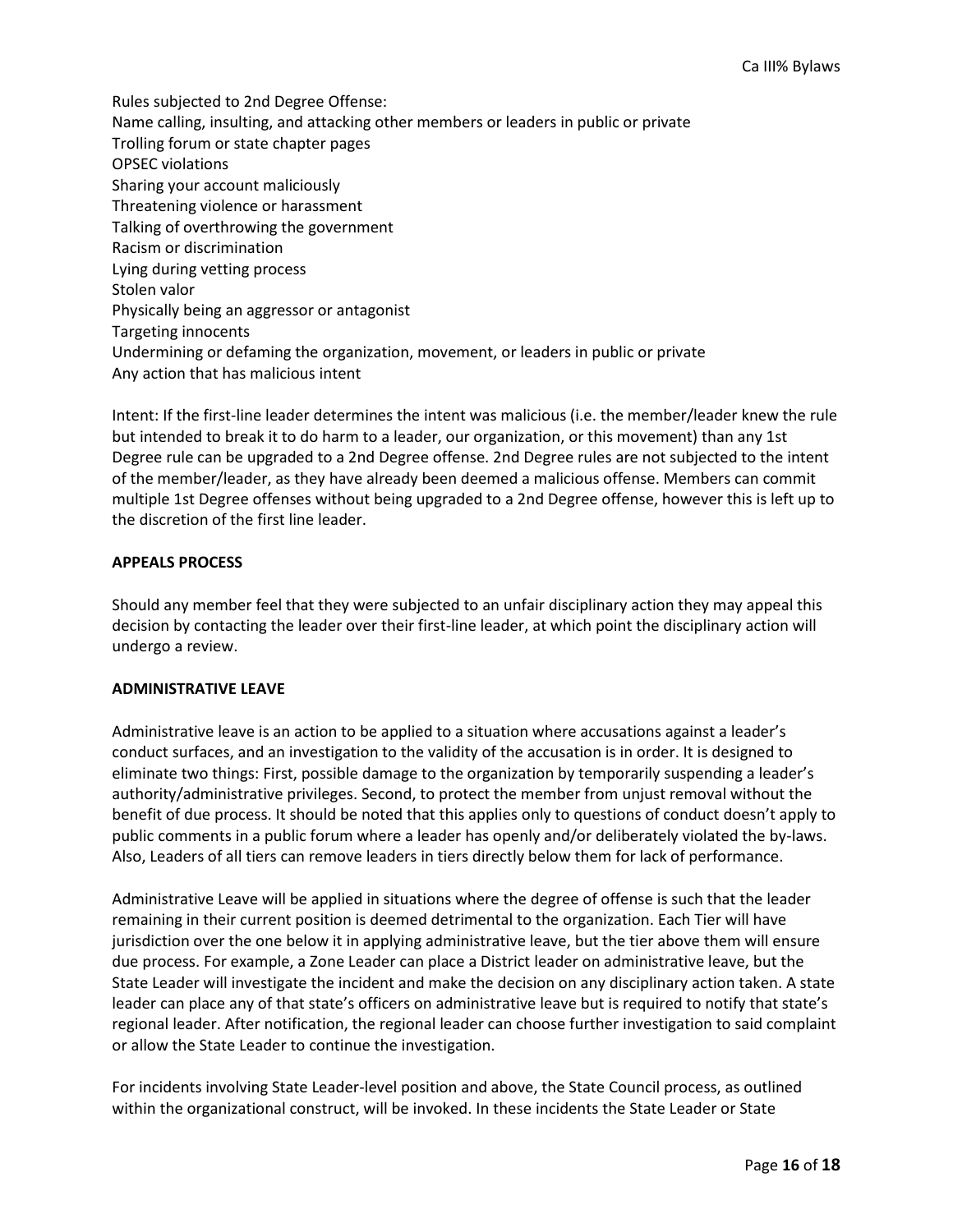Assistant Leader will make the decision whether or not administrative leave is appropriate and before proceeding with any investigations deemed appropriate to the situation. Once a member has been placed on administrative leave the remainder of the process will be conducted as quickly as possible. Should the State Council find the complaints invalid, administrative leave is to be immediately rescinded, and privileges reinstated.

## **FOCUS POINTS**

#### **EVENTS AND MEETINGS**

Events and meetings are what unifies and builds trust on a local level. It's all about networking and knowing who you can trust in emergency situations. Events and meetings for members are determined by their tier leaders and should involve state and zone training officers. The agenda for each event should be voted on by the members of that tier and should focus on building skills and preparing members for an emergency. Other events could include organizing protests, reviewing political candidates, creating petitions, disaster relief/cleanup, security details, and supporting local authorities. The meetings do not have to be taught by the tier leaders or training officers. We encourage letting members teach each other and to always have the trainer be certified in the skill set they are teaching when applicable. For instance, if a training event will be firearms training, the trainer should be a certified firearms instructor. We encourage tier leaders to find out the skills and knowledge that's within the group and have the members teach each other when possible. Training materials are also available on our forum. Focus areas (listed later in this document) should be the driving factor of these events and meetings.

Though meetings are not mandatory for membership, we will require members to remain active on social fronts (such as the forum and/or Facebook) if you are unable to attend meet and greets and training events. We understand that not all of our members are physically able, and some have disabilities that prevent them from travelling and attending training events. Everyone, no matter who you are and what your background is, can have a role in this organization. We need everyone from cooks, journalists, and HAM radio operators, to firearms instructors, doctors, and lawyers.

Suggested Standard for frequency of meetings: State - Annually Zone - Quarterly or Biannually County - Monthly or Quarterly District - Monthly, Biweekly, or Weekly

#### **TRAINING AND EDUCATION**

Three Percenters should seek to acquire the following basic skills, with the expectation of advancing and fine tuning your skills.

- Basic fundamentals of firearm safety (mandatory completion for new members)
- Marksmanship training (both pistol and rifle)
- Advanced tactics/shooting (upon completion of Basic Fundamentals of Firearm Safety and Marksmanship training)
- Entry level/advanced knowledge of Radio operations and Comms (recommend HAM licensing)
- Develop a physical fitness/physical preparedness plan (maintain awareness of personal limitations and personal improvement)